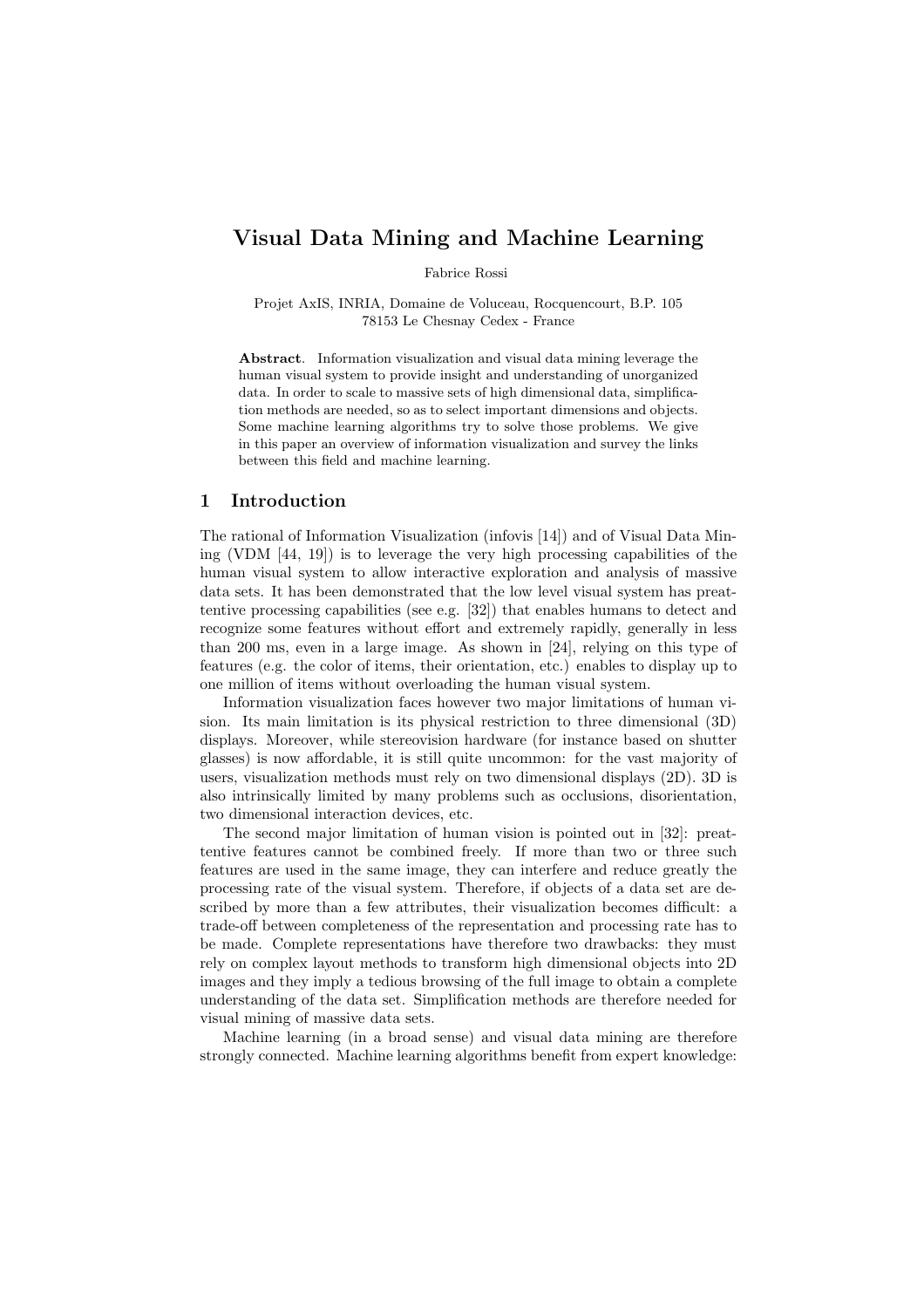clustering is easier when the number of clusters is known a priori, recognition rates are higher if the training set is free of outliers and if useless variables have been removed, etc. Many of these tasks (outlier detection, number of cluster evaluation, etc.) can be performed by users via a visual inspection of the considered data set: this is exactly the purpose of visual data mining. However, as explained before, information visualization is efficient for simplified data sets: images are easier to read if they represent a small number of objects described by a small number of attributes. Machine learning algorithms can provide the simplifying methods that make visual data mining efficient: dimension reduction can be used to select important attributes, clustering allows one to replace homogeneous groups of objects by some representative examples, etc. Interactive methods can mix visualization and model construction: the user guide the modeling process via the display of results obtained so far (see e.g. [12, 35, 63, 76]).

We survey in this paper the links between visual data mining and machine learning. In section 2 we give a short introduction to information visualization and to its limits. In section 3 we survey dimension reduction techniques that can provide dimension scalability to 2D displays. In section 4 we briefly outline the links between clustering and infovis. We conclude in section 5 with a short overview of two major models coming from machine learning and extremely useful for infovis: the Self Organizing Map and the Generative Topographic Mapping.

### 2 Information visualization

According to [14] information visualization is "the use of computer-supported interactive, visual representation of abstract data to amplify cognition". In this survey, we focus on a special type of abstract data: each object is a vector from  $\mathbb{R}^p$ , described by p real values. The descriptors are called variables, features or attributes. This model is frequently named the "table data model" in the information visualization community [19, 36].

### 2.1 Taxonomy of information visualization methods

Several attempts have been made to classify infovis methods in order to get a clear overview of the field (see e.g. [19]). Daniel Keim proposes in [43, 44] to analyze visualization methods according to three "orthogonal" axes: the visualization technique itself, the interaction technique and the data type. Keim's analysis is based on the fact that interaction methods (such as zooming [7], linking and brushing [6], dynamic distortion [54], etc.) can be freely combined with visualization techniques (see section 2.3) and applied to different types of data (vectors, trees, graphs [33], text [30], etc.).

Card et al. propose in [14] a different taxonomy based on the nature of the information to be visualized. The part of this taxonomy that gathers visual data mining methods is further subdivided according to the data type, in a way quite similar to Keim's approach.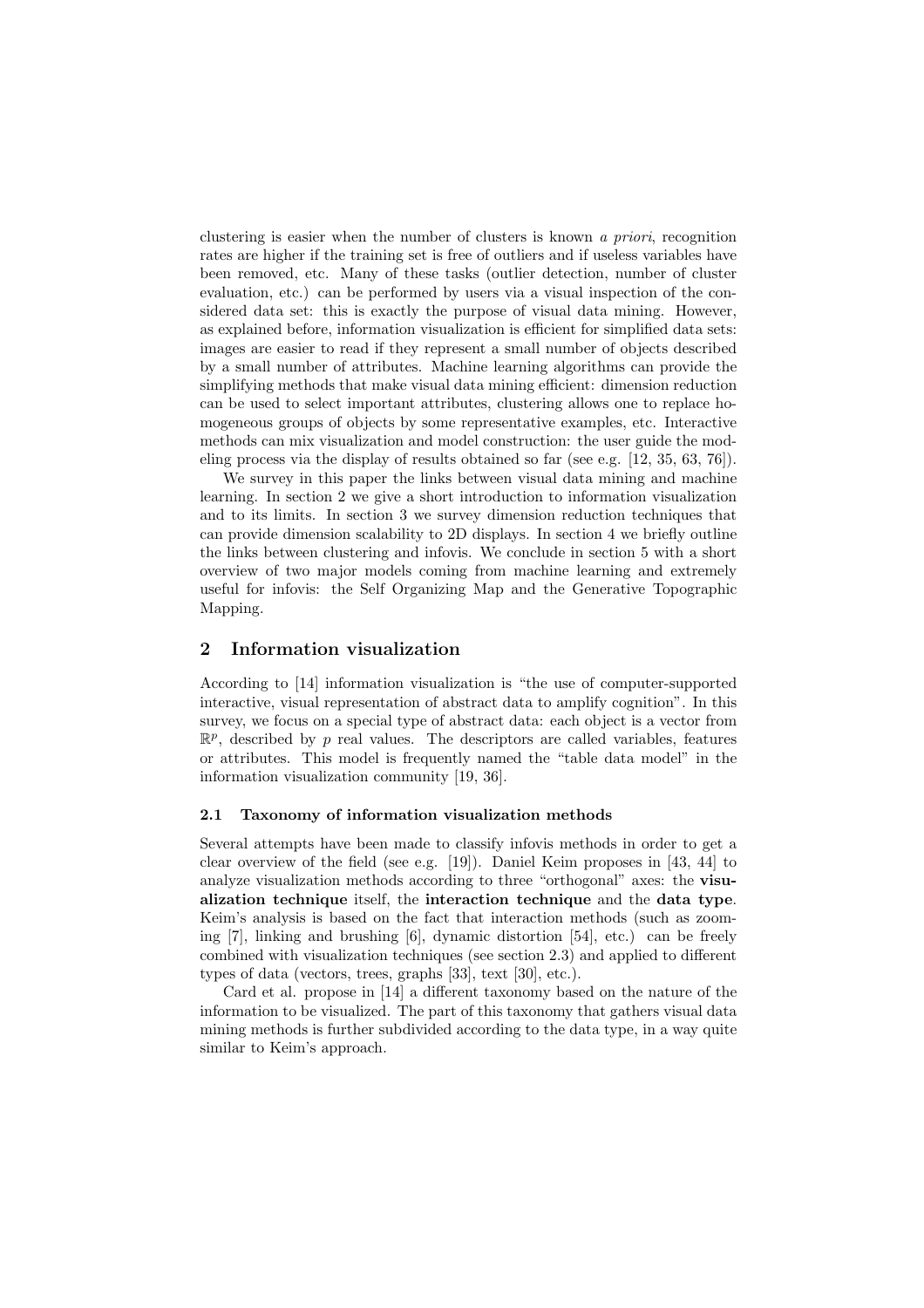Unfortunately, those taxonomies don't help in identifying how machine learning methods can be used to improve visualization. For instance, dimension reduction methods are buried in the class of "Geometrically-transformed displays" in [44] or considered as preprocessing steps in [19].

# 2.2 A formal model

Further high level understanding of visualization methods can be obtained with the help of the formal model of Chi and Riedl [18]. In this model, raw data go through four stages via three processing steps. Each step is implemented by an operator that map the representation of the data in one stage to another representation in the next stage (the structure of the data representation is modified). A variation of this model appears in [14].

In the data transformation step, raw data are mapped to a mathematical representation (for instance texts are parsed into a vector model of word occurrences); this representation is called the "analytical abstraction". In the visualization transformation step, the analytical abstraction is transformed into another representation adapted to visualization (for instance a graph is transformed into a tree by a traversal algorithm in order to use a tree visualization method); this new representation is called the "visualization abstraction". The visual mapping step translates the visualization abstraction into a view/image (for instance a tree is visualized with the TreeMap method [71]). Additionally, operators can be used to modify the data representation within one stage: for instance, interaction methods can be considered as operators that modify the view or that have impact on the visual mapping step.

Keim's visualization technique axis corresponds roughly to the visualization transformation step, whereas his data axis gathers the early steps (data transformation and visualization transformation steps). The formal model gives a better understanding of the reasons why Keim's axes are more or less independent ("orthogonal"). In [17], Chi leverages his formal model to produce a taxonomy of 36 visualization methods. He shows how methods are constructed based on standard operators (data extraction, clustering, projection, etc.).

Machine learning methods fit nicely in this formal model and correspond to some operators. For instance, dimension reduction methods are generally operators from the visualization abstraction step: they produce new coordinates from the original mathematical representation.

### 2.3 Some visualization methods for high dimensional data

Keim's visualization technique axis is further subdivided into broad classes of methods. We briefly survey methods adapted to high dimensional data, using Keim's taxonomy. We refer to [44, 19, 14] for comprehensive presentation. Keim identifies four classes of methods described in the following sections.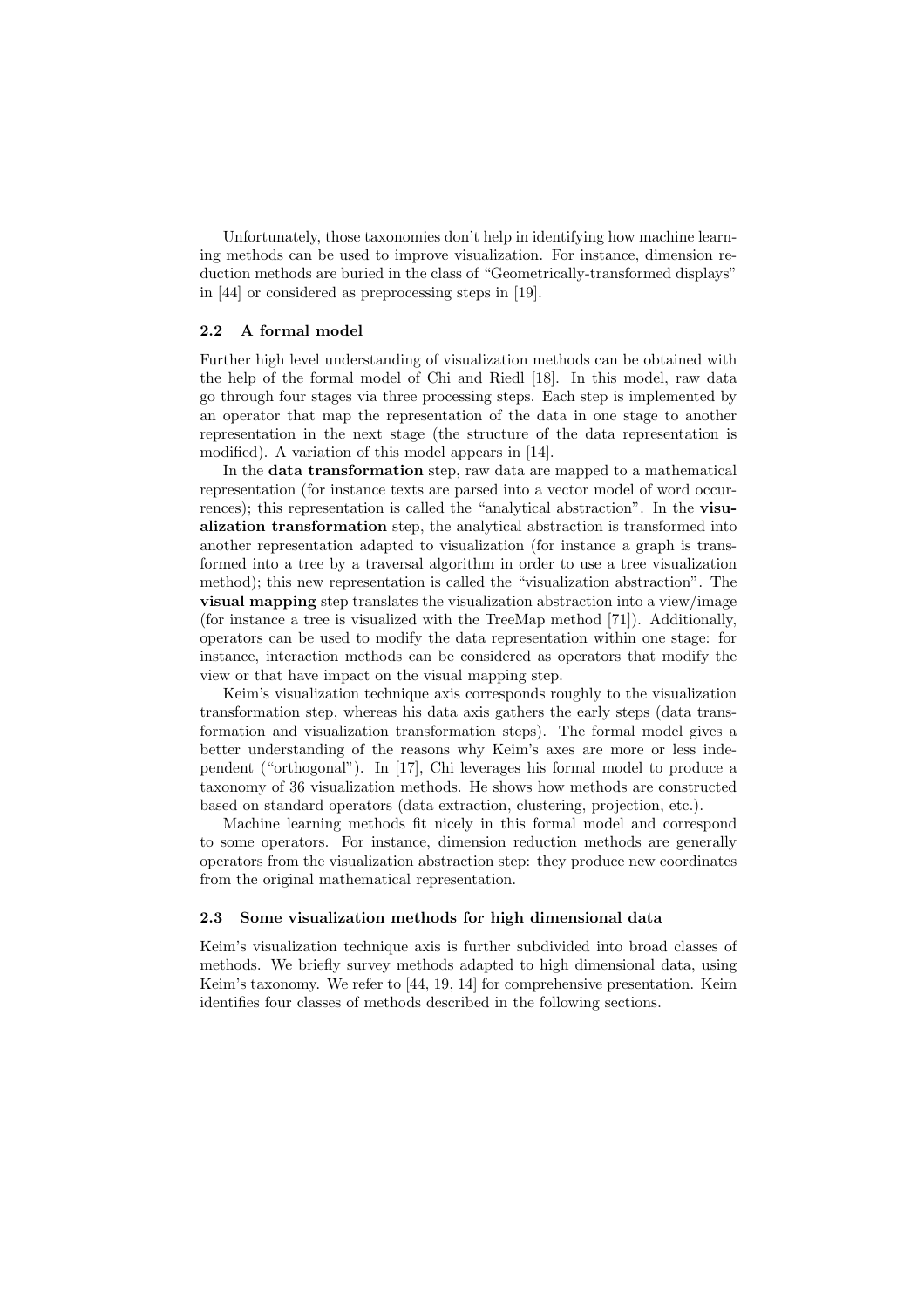#### 2.3.1 Geometrically-transformed displays

Some methods use a layout algorithm to transform some high dimensional data into low (2 or 3) dimensional data that are displayed by standard methods.

The main standard tool is the scatter plot, i.e. the standard 2D image in which each object described by two attributes is represented by a point whose coordinates are given by the values of the attributes. For p-dimensional data, a  $p \times p$  scatter plot matrix is obtained by arranging in a matrix all the possible scatter plots. Each attribute appears both as a line and as a column: the image at position  $(i, j)$  is the scatter plot for attribute i and attribute j. The diagonal can be used to display some standard graphical representation of each attribute, for instance a histogram. Scatter plot matrices don't scale to a large number of attributes, because the number of scatter plots grows quadratically with the number of variables. Moreover, scatter plots themselves suffer from the superpositions of objects with similar (or close) attribute values. Linking and brushing techniques [6] help nevertheless the user to understand large scatter plot matrices: the user can select a region in one scatter plot and observe the results of this selection in all the plots. Dimension reduction methods (see section 3) can be used to avoid displaying the full scatter plot matrix.

Another standard 2D display is the functional plot in which  $y = f(x)$  is represented by a smooth line obtained by a high frequency sampling of the x-axis. Data in  $\mathbb{R}^p$  can be transformed into functions, for instance with the method proposed by Andrews in [2]: the coordinates of each object are used as the coefficients of a Fourier series to define a function. The display is obtained by plotting together all the functions on the  $[-\pi, \pi]$  interval (see [29] for a recent application of Andrews' curves).

Another use of functional like plot is the parallel coordinates technique [38, 39]. It consists simply in using as many vertical axes as there are attributes to represent. An object is then displayed as a polygonal line that links the values of its attributes on the corresponding axis. Parallel coordinates don't scale to a large number of objects mainly because of overlapping (see [3] for an example of a rendering method that limits this overlapping problem).

### 2.3.2 Iconic displays

Iconic methods represent each object with a complex icon or glyph [86]. Famous examples of such glyph are Chernoff's faces [16]: each object is represented by a small face where different data dimensions are mapped to different facial characteristics (face width, radius of the eyes, etc.). Other examples include the star glyph [72] and the stick-figure icon [59]. Those methods have scaling issues because representing many characteristics implies to use complex icons that use a lot of space on the screen and limit strongly the number of objects that can be visualized at once. Moreover, comparison of two objects is difficult is the corresponding glyphs are far away from each other: the problem of optimal glyph positioning is therefore quite accurate [86].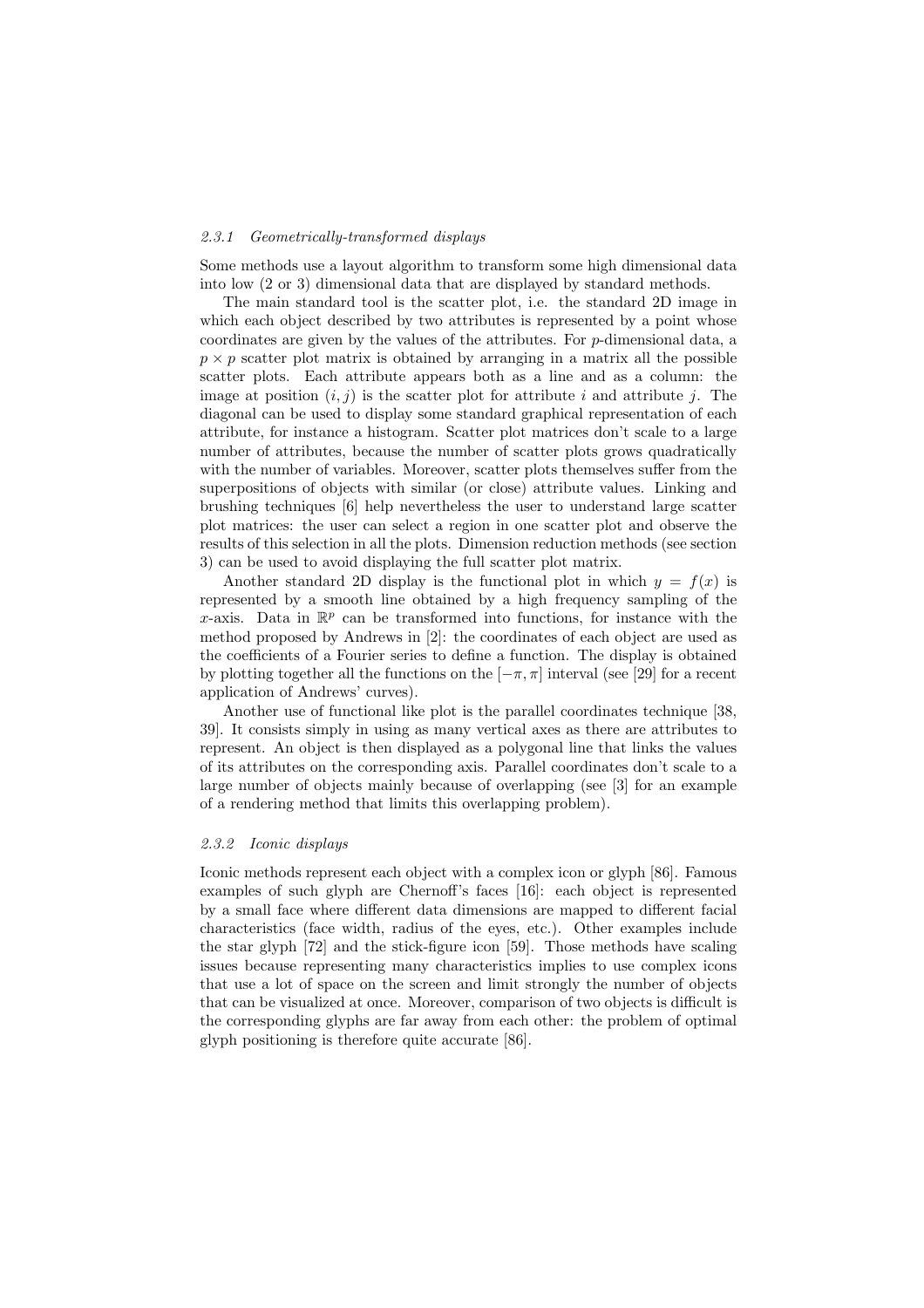### 2.3.3 Dense pixel displays

In pixel oriented methods [45, 43], each attribute of each object is represented by an unique pixel, via its color. This family of methods scales to large number of objects and/or attributes. It has however ordering problems, as the insights on the data it provides depend strongly on the quality of pixel arrangements: pixels corresponding to related objects and/or related attributes should be close in the image. As pointed out in [43], dimension/attribute ordering is in fact an NPcomplete problem and only sub-optimal solutions can be obtained in reasonable time.

### 2.3.4 Stacked displays

Stacked displays correspond to methods in which the image is partitioned recursively in such a way that each level of the hierarchy represent one or several attributes of the data (see [51] and [23] for instance). As for many other layout methods, the quality of the visualization strongly depends on the ordering of the dimensions.

### 2.4 Visual data mining tasks

The main goal of VDM is to enable users to explore massive data sets and to search for interesting information. As pointed out in [34], visualization allows to find patterns in the data by proximity and similarity reasoning: plots of the characteristics of objects might reveal dependency between variables as well as clusters of objects. More generally, as shown by P. Hoffman in [36], visual data mining is efficient for many classical tasks, such as: cluster detection, outlier detection, feature importance assessment, feature correlation, prior classification analysis, etc.

Another goal of VDM is to display the results of mining algorithms [47], for instance association rules or frequent patterns extracted from a database, clusters (either extracted by the algorithm or pre-specified in case of supervised learning), etc.

While the bulk of VDM methods is dedicated to unsupervised problems, there is also an important need of visual methods for supervised problems such as classification. Due to size constraints, we won't however cover this important field in this paper (an example of the visualization of classification is given in this volume by [40]).

### 2.5 Links with machine learning

While integrating machine learning and information visualization appears clearly as potentially rewarding (see e.g. the paper [15] by Chen, editor-in-chief of Information Visualization), such integration is still rare, with some remarkable exceptions such as multidimensional scaling (MDS, see section 3.1) which is a standard method in VDM and the Self-Organizing Map (SOM, see section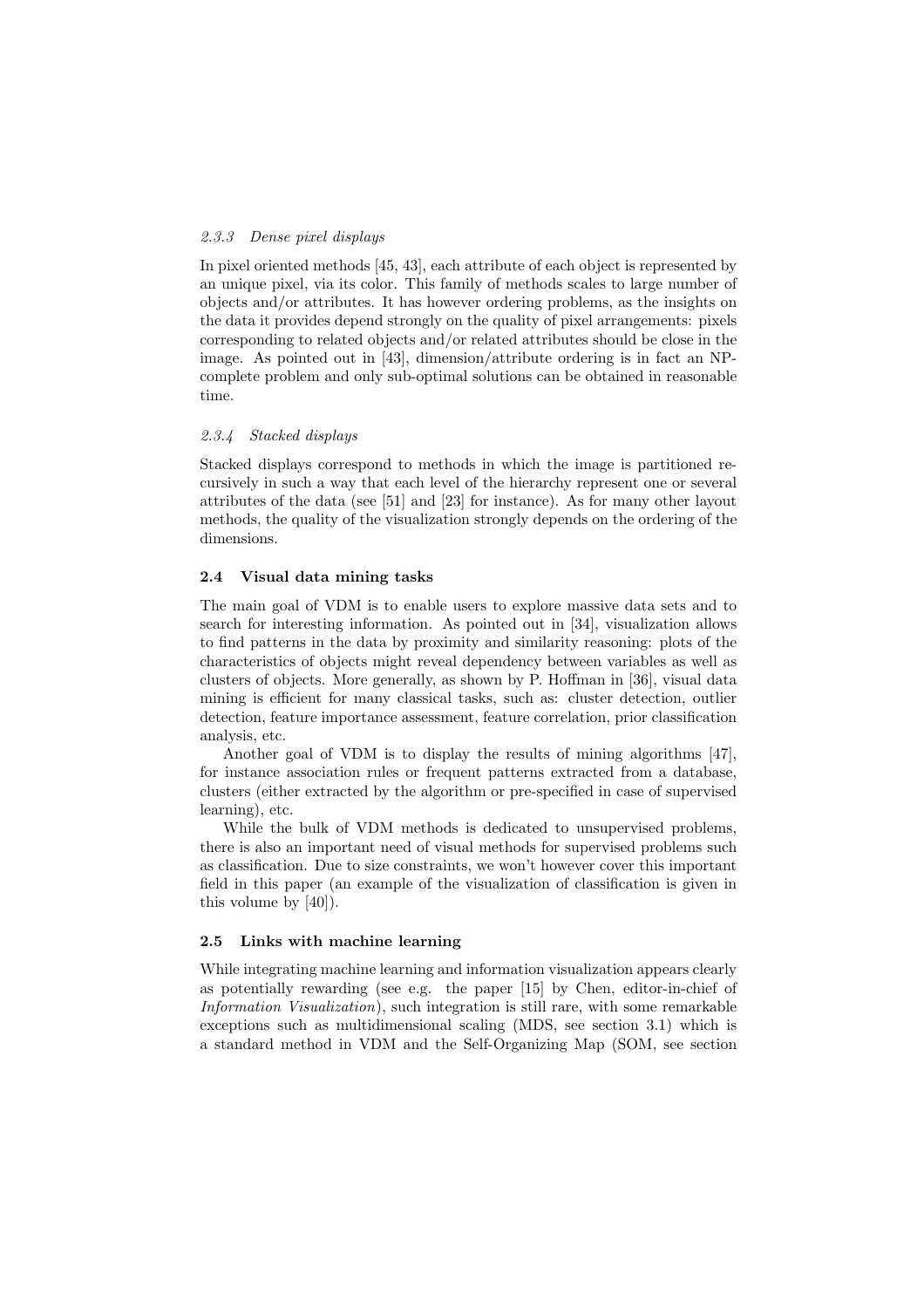5.1) whose visualization capabilities have been widely recognized by the infovis community.

It is obvious that most of the methods designed to display high dimensional data have scaling problems. In order to display voluminous data sets in which objects are described by numerous variables, they must rely on simplification methods that reduce either the number of variables or the number of objects (or both). Numerous machine learning methods have been designed to tackle those problems. However, infovis methods tend to favor user intervention over automatic methods. For instance, in order to avoid saturation of the human vision system, information visualization uses frequently the concept of "focus+context" (see chapter 4 of [14]): the general idea is to provide a detailed view of a part of the data while retaining as much context information as possible. Distortion techniques have been used to implement this idea (see [54] for a survey). User intervention consists in choosing the interesting part of the data by browsing the summarized version (see [62, 50] for well known examples).

A possible way for building more links between machine learning methods and visualization methods would be to favor user intervention and control. Ward describes for instance in [87] how visual clues allow user to monitor dimension reduction and clustering techniques in order to check whether important information might have been removed. Visual representations of the quality of dimension reduction methods have been produced (see e.g. [4, 5, 9, 76]). Their generalization to e.g. manifold learning methods (see section 3.2), might be a first step toward the integration of those methods in infovis algorithms.

### 3 Dimensionality reduction

While dimension reduction [25, 13, 68] is generally considered as an important pre-processing task in infovis (see e.g. [19]), it seems that only standard methods, such as principal component analysis (PCA) and multidimensional scaling (MDS), are commonly used in visual data mining.

Among classical methods, and apart from PCA, projection pursuit [26] is quite popular in infovis. As Independent Component Analysis (ICA) [41, 37] (but for different reasons), projection pursuit is looking for linear combination of the original features that are non Gaussian. Generalization of PCA such as Hastie's principal curves and surfaces [31], neural network based non linear PCA [21] or Kernel Principal Component Analysis [69], are not widely used in VDM.

### 3.1 Multidimensional scaling

In fact, the most popular non linear projection method in infovis is multidimensional scaling (MDS) framework. The main idea of MDS is to compare distances between the objects in the low dimensional space to the corresponding dissimilarities in the original space. Different *stress functions* (i.e. measure of the distortion of the distances) lead to different algorithms. Torgerson's original MDS (classical metric MDS [79]) works for original data in an Euclidean space and tries to preserve inner products. It also corresponds to finding the linear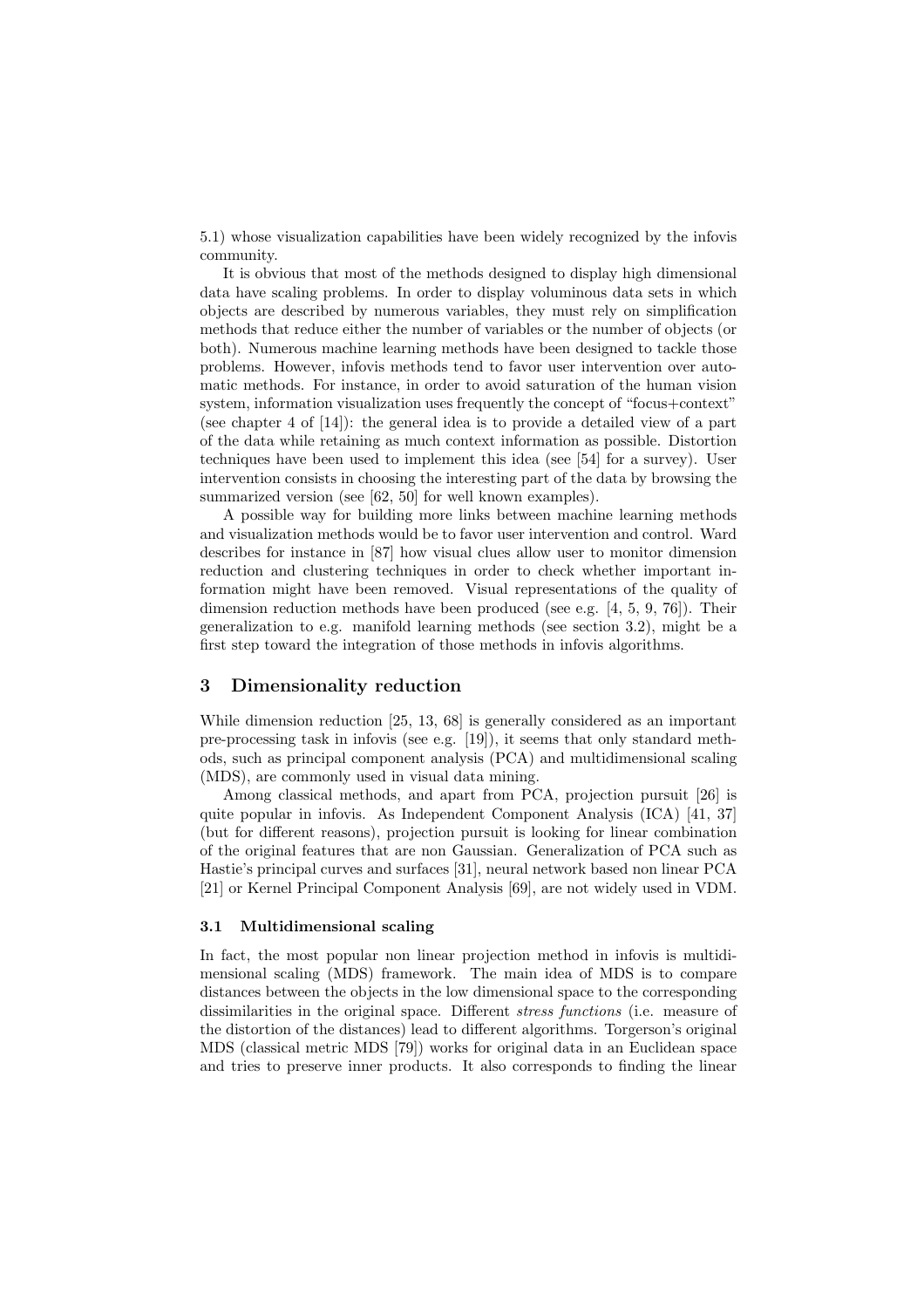projection of the data that preserves best the square euclidean distances between the original observations. It can be shown to be equivalent to PCA.

Commonly used MDS are based on Kruskal's version [48, 49]. Let us denote  $\delta_{i,j}$  the dissimilarity between objects i and j in the original space and  $d_{i,j}$ the Euclidean distance between the low dimensional representations of  $i$  and  $j$ . A generic stress function is given by  $\frac{\sum_{i,j} w_{i,j} (f(\delta_{i,j}) - d_{i,j})^2}{\sum_{i,j} (d_{i,j})^2}$  $\frac{\sum_{i,j} (j(\mathbf{0}_{i,j}) - a_{i,j})}{\sum_{i,j} (d_{i,j})^2}$ , where f is a transformation of the original dissimilarities and the  $w_{i,j}$  are weighting coefficients. Variations on the normalization method, the coefficients and on the transformation lead to Sammon's non linear mapping (NLM [66], see also [55] for a smooth version based on a MLP), to Curvilinear Component Analysis (CCA [20]) and to other variants such as the non metric scaling (in which  $f$  is monotone) that tries to preserve ranking between dissimilarities rather than their actual values.

It should be noted that MDS methods are quite computationally intensive. As a consequence a lot of work has been done in order to reduce their actual cost (see [73] in this volume). Fast Map for instance [22], a well known dimension reduction algorithm in the visualization community, is in fact an approximate realization of MDS, as shown in [60].

### 3.2 Manifold learning

While MDS methods overcome some limitations of PCA and related methods, they still have an important shortcoming: if the data happen to belong to a subspace of the original space, MDS methods might fail to discover this fact when the shape of the subspace is complex. The class of manifold learning techniques try to overcome this limitation for instance by feeding a MDS like method with "smart" dissimilarities. One popular idea of those methods it to work at the local level: the structure of the manifold around a data point is described by the  $k$  nearest neighbors  $(k-m)$  of this point in the original space.

The field of manifold learning is evolving very quickly and numerous methods have been proposed to address the problem. Two recent surveys [13, 68] present current tendencies of the field. Among popular methods, we can mention Isomap [75], Curvilinear Distances Analysis (CDA [52]), Locally Linear Embedding (LLE [65, 67]) and Laplacian Eigenmaps [8].

#### 3.3 Latent variable models

In latent variable models, the high dimensional observed data  $t_1, \ldots, t_n$  in  $\mathbb{R}^p$ are supposed to be generated from corresponding low dimensional unobserved (or latent) data  $x_1, \ldots, x_n$  in  $\mathbb{R}^q$  with  $q < p$  via the general formulation  $t =$  $y(x;W)+\epsilon$ , where y is a function of the latent variables x and of some parameters W, and where  $\epsilon$  represents some noise.

The simplest and oldest latent variable model is the one of factor analysis (see e.g. [13]). In this model, y is a linear function of both x and W:  $t =$  $Wx + \mu + \epsilon$  (where  $\mu$  is the expectation of t). Moreover, we assume that x has Gaussian distribution (with identity covariance matrix) and  $\epsilon$  is also Gaussian with covariance matrix  $\Psi$ . The parameters of the model can be estimated via an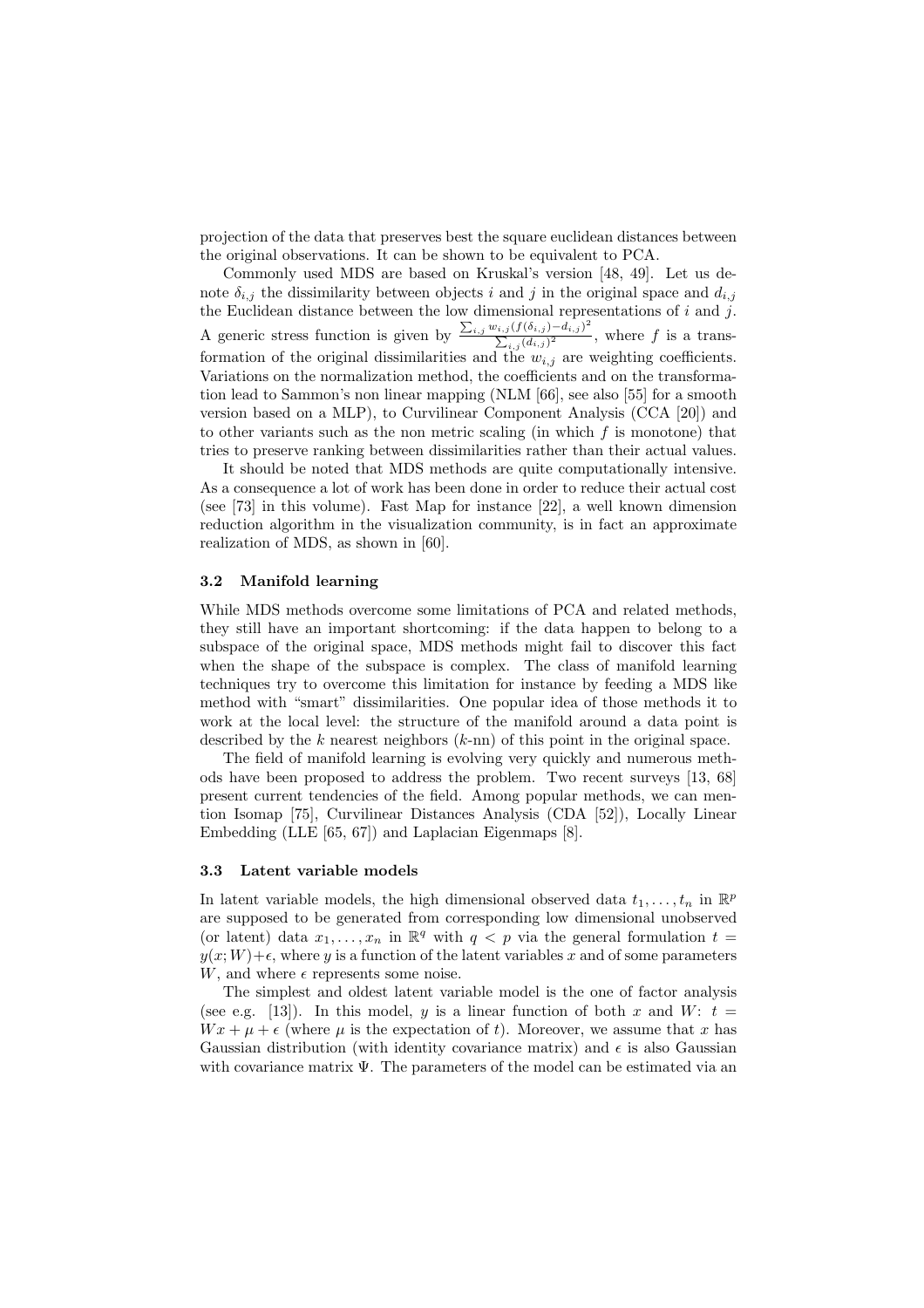EM algorithm. In practice however, additional constraints are used to simplify the estimation, for instance by assuming that  $\Psi$  is known. Additional (strong) assumptions allows one to show that PCA is a special case of factor analysis.

Factor analysis is revisited in [78] to produce a probabilistic PCA (PPCA) model for which a closed-form solution is given. The main advantage of this model over PCA is its tolerance to missing data, but it can also be extended to a mixture of PPCA models [77]: data are assumed to be generated by a mixture of local factor models. This provides multiple local linear projections of the same data set. A related hierarchical latent model has also been proposed [12]. Further development of similar models can be found in [85] (see also section 5.1.1).

#### 3.4 Limitations of dimension reduction for infovis

An important limitation of advanced dimension reduction methods, apart from their computational cost, is that many of them don't always produce interesting visualization. As pointed out in e.g. [13], Kernel PCA for instance, is more adapted to feature extraction than to dimension reduction as PCA is conducted in the high dimensional kernel induced feature space. Manifold learning is also intrinsically limited by the fact that low dimensional manifolds cannot in general be projected to two dimensions without introducing distortions. Earth maps are well known examples of this problem. A possible solution can be found in a recent tearing method proposed in [53].

Finally, the main problem is to evaluate the impact of the dimension reduction on the ability to conduct data mining tasks: if the neighborhood relationship between objects are not correctly preserved by the reduction methods, for instance, the corresponding visualization can lead to false conclusion because close objects can be mapped to distant points and vice versa and can therefore produce visualizations that lead to false conclusion. Linear projection methods always reduce distances between points and can therefore project outliers close to the bulk of the other data, for instance. Non linear methods introduce more complex distortions which mix compression and stretching. Moreover, as pointed out in [70], some manifold learning methods, such as LLE, don't even explicitly preserve distances.

The global distortion of a projection method can be assessed with neighborhood preservation measures [82, 42]. These measures allow the user to decide whether she should trust the projection or not. Detailed and local analysis of the distortion can be done with the visualization methods proposed in [4, 5].

# 4 Reducing the number of objects

Limiting the number of objects to display is extremely important for most of the visualization methods. Clustering algorithms have been used for this task in order to provide scalability to some visualization methods, especially those, such as parallel coordinates, that are impaired by superposition. Objects are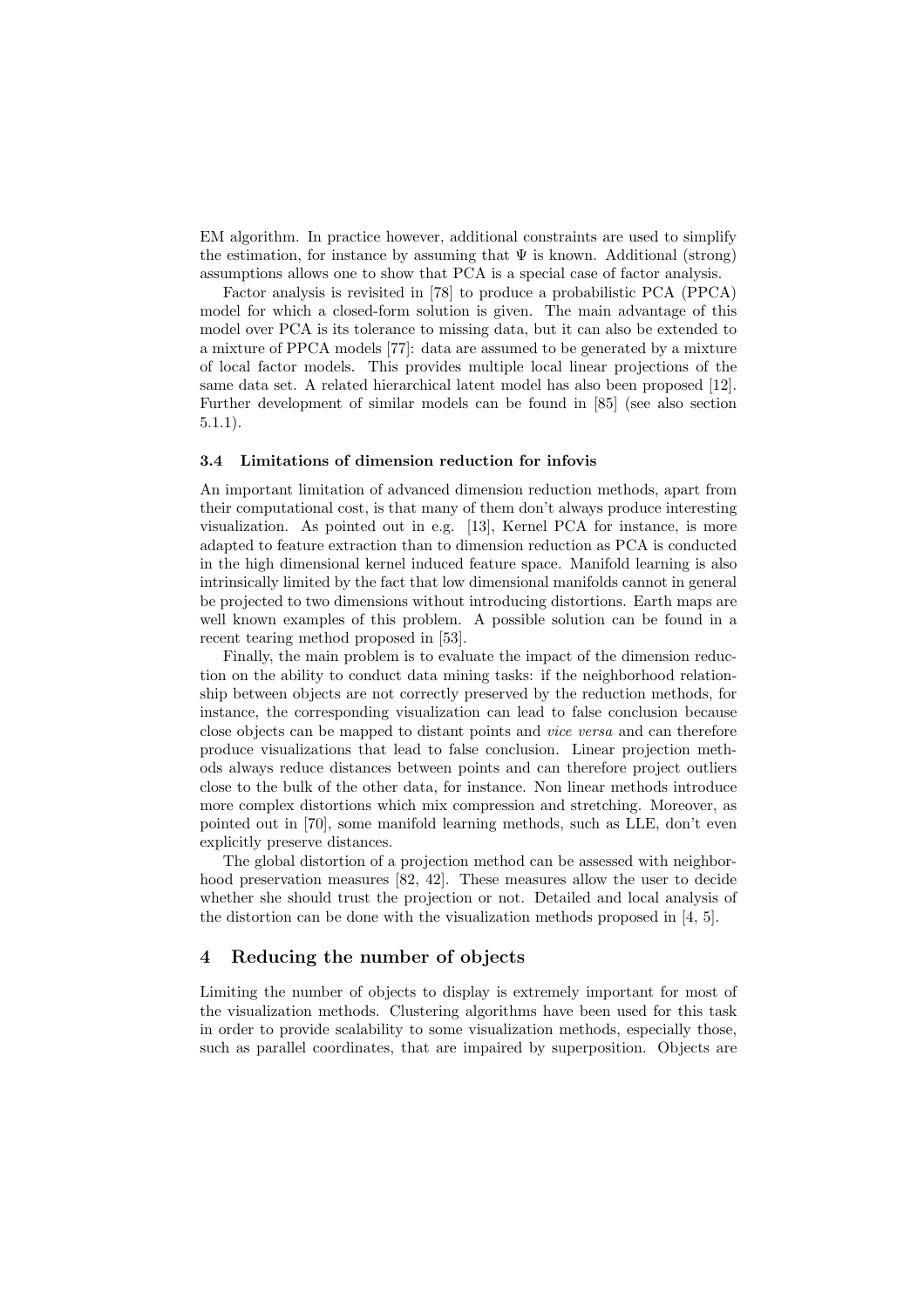then replaced by a representative object (a prototype) chosen in the cluster to which they belong (see [87]).

It should be noted that this type of automatic data reduction techniques have been used in infovis only quite recently, e.g. in [63, 27]. However, rather than simply relying on prototypes produced by clustering algorithms, summarized displays include visual representation of the clusters themselves. The method proposed in [27] (and latter generalized in [28]) displays both prototypes and the variability in clusters, using some color coding. Moreover, as the simplification is based on hierarchical clustering, the user can interactively choose the amount of simplification.

### 5 Specialized models

### 5.1 Self-Organizing Map

The great success of the Self-Organizing Map (SOM [46]) as a visualization tool might be a consequence of the simultaneous simplifications of a data set that it operates: it acts both as a clustering algorithm and as a non linear projection method. Moreover, the grid structure solves nicely the superposition problems associated to algorithms surveyed in section 3: complex representation of the prototypes can be used without superposition. The basic SOM has been completed by many visualization enhancements ranging from component planes to the U-matrix [81]. Surveys of visualization methods based on SOM can be found in [83, 84, 34].

Extensions to the SOM have been designed based on some important discoveries of the infovis community (see in particular [34]). The "focus+context" concept for instance has motivated the introduction of hyperbolic SOM [64] and more recently of hierarchically growing hyperbolic SOM [57] (see also [1] for a combination of neural gas [56] with the "focus+context" principle).

Other recent works on visualization methods for the SOM include graph based approaches [61], P-Matrix [80], connectivity matrix [74], etc.

### 5.1.1 Generative Topographic Mapping

In addition to the latent models surveyed in 3.3, which operate only a (local) dimension reduction, a very interesting non linear model, the Generative Topographic Mapping (GTM) has been proposed [11]. As the SOM, this model can be seen as doing both a dimension reduction and some form of clustering. The model is based as the SOM on a grid of points  $(x_i)_{1 \leq i \leq k}$  chosen in the low dimensional latent space. A set of m non linear functions  $(\phi_i)_{1 \leq i \leq m}$  is used to map the latent space to  $\mathbb{R}^m$  (the mapping is denoted  $\Phi$ ). The observed data t are assumed to be distributed as a mixture of k Gaussians with a common covariance matrix  $\beta^{-1}$ **1** and with centers given by  $(W\Phi(x_i))_{1\leq i\leq k}$ , where W is a  $p \times m$  parameter matrix. An EM algorithm is used to fit W and  $\beta$  to the data.

The application of GTM to visualization is based on the fact that each observation  $t_i$  induces a posterior distribution in the latent space. This distribution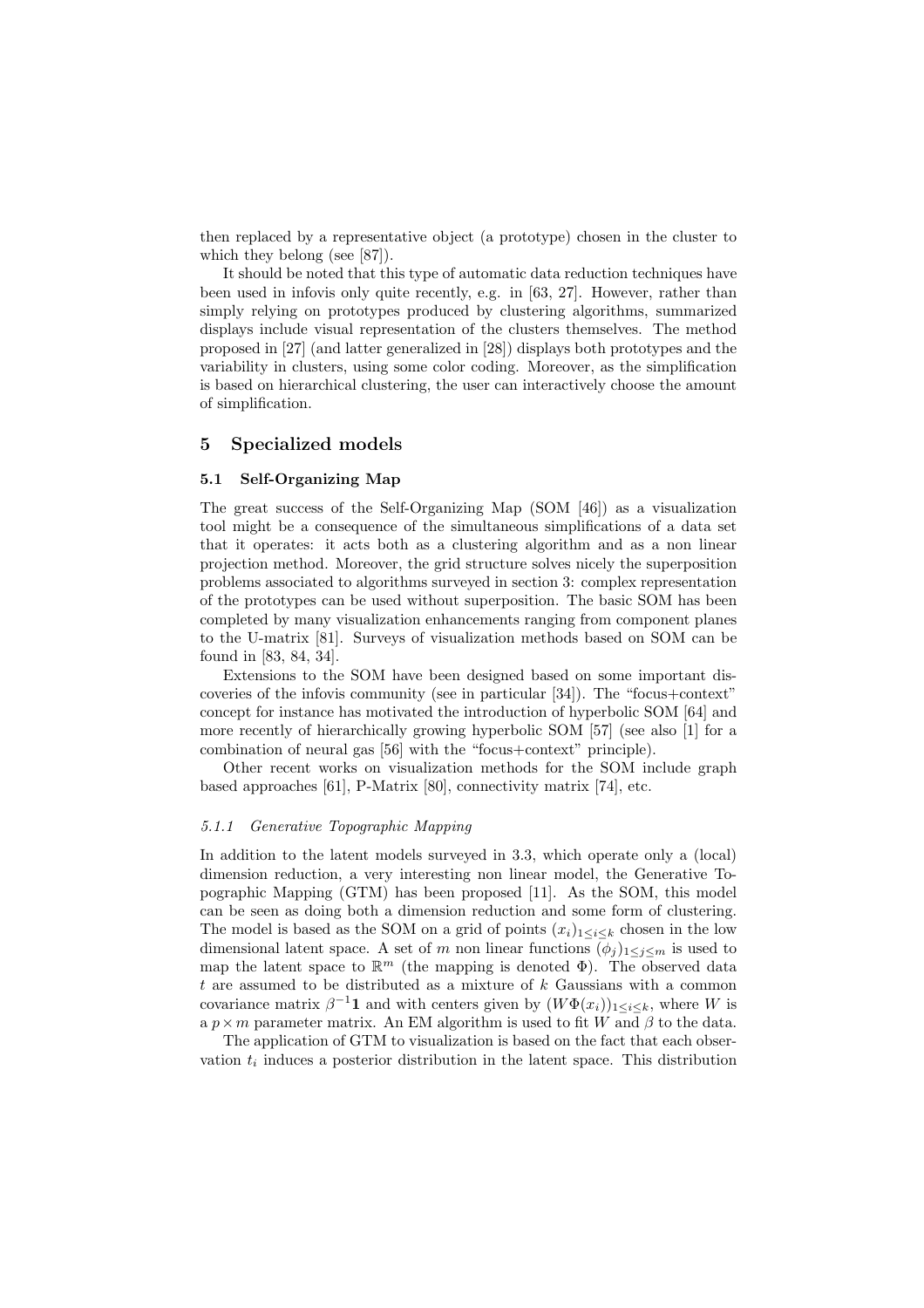can be summarized by its mean or by its mode, and provides this way a non linear projection of each observation to the latent space. An important difference with the SOM is that when the mean is used to represent an observation, its position is not constrained in the grid of points and the projection is therefore smooth. If the mode is considered, then the visualization is quite similar to what can be obtained with the SOM.

The initial GTM model has been modified and adapted in many ways (see [10]). For the visualization aspect, interesting developments include the visualization of the distortion (magnification factors) [9] and a hierarchical GTM model proposed in [76], which is an extension of the hierarchical local linear projection developed in [12]. Variations of the GTM can be used to identify outliers [58].

### 6 Conclusion

Integrating machine learning and information visualization is potentially rewarding, as demonstrated by successful visual data mining tools such as the Self-Organizing Map and the Generative Topographic Mapping. A lot of integration work remains however to be done in order to benefit from advanced results of both domains. User control and interaction, aesthetic layout, linking-andbrushing remain for instance quite rare in machine learning oriented programs, whereas advanced dimension reduction and clustering methods are seldom use in infovis. As pointed out in [15], tightening the bounds between machine learning and information visualization is one of the challenge in which both community might find very rewarding results.

### References

- [1] S. Al Shehabi and J.-C. Lamirel. A new hyperbolic visualization method for displaying the results of a neural gas model: application to webometrics. In Proceedings of XIVth European Symposium on Artificial Neural Networks  $(ESANN 2006)$ , Bruges (Belgium), April 2006. In this volume.
- [2] D. F. Andrews. Plots of high dimensional data. Biometrics, 28:125–136, 1972.
- [3] A. O. Artero, M. C. F. de Olivera, and H. Levkowitz. Uncovering clusters in crowded parallel coordinates visualizations. In Proceedings of the IEEE Symposium on Information Visualization 2004, pages 81–88, Austin, Texas, USA, October 2004.
- [4] M. Aupetit. Visualizing distortion in continuous projection techniques. In Proceedings of XIIth European Symposium on Artificial Neural Networks (ESANN  $2004$ , pages  $465-470$ , Bruges (Belgium), April 2004.
- [5] M. Aupetit. Visualizing the trustworthiness of a projection. In Proceedings of XIVth European Symposium on Artificial Neural Networks (ESANN 2006), Bruges (Belgium), April 2006. In this volume.
- [6] A. Becker and S. Cleveland. Brushing scatterplots. Technometrics, 29(2):127–142, 1987.
- [7] B. B. Bederson and J. D. Hollan. Pad++: a zooming graphical interface for exploring alternate interface physics. In UIST '94: Proceedings of the 7th annual ACM symposium on User interface software and technology, pages 17–26, New York, NY, USA, 1994. ACM Press.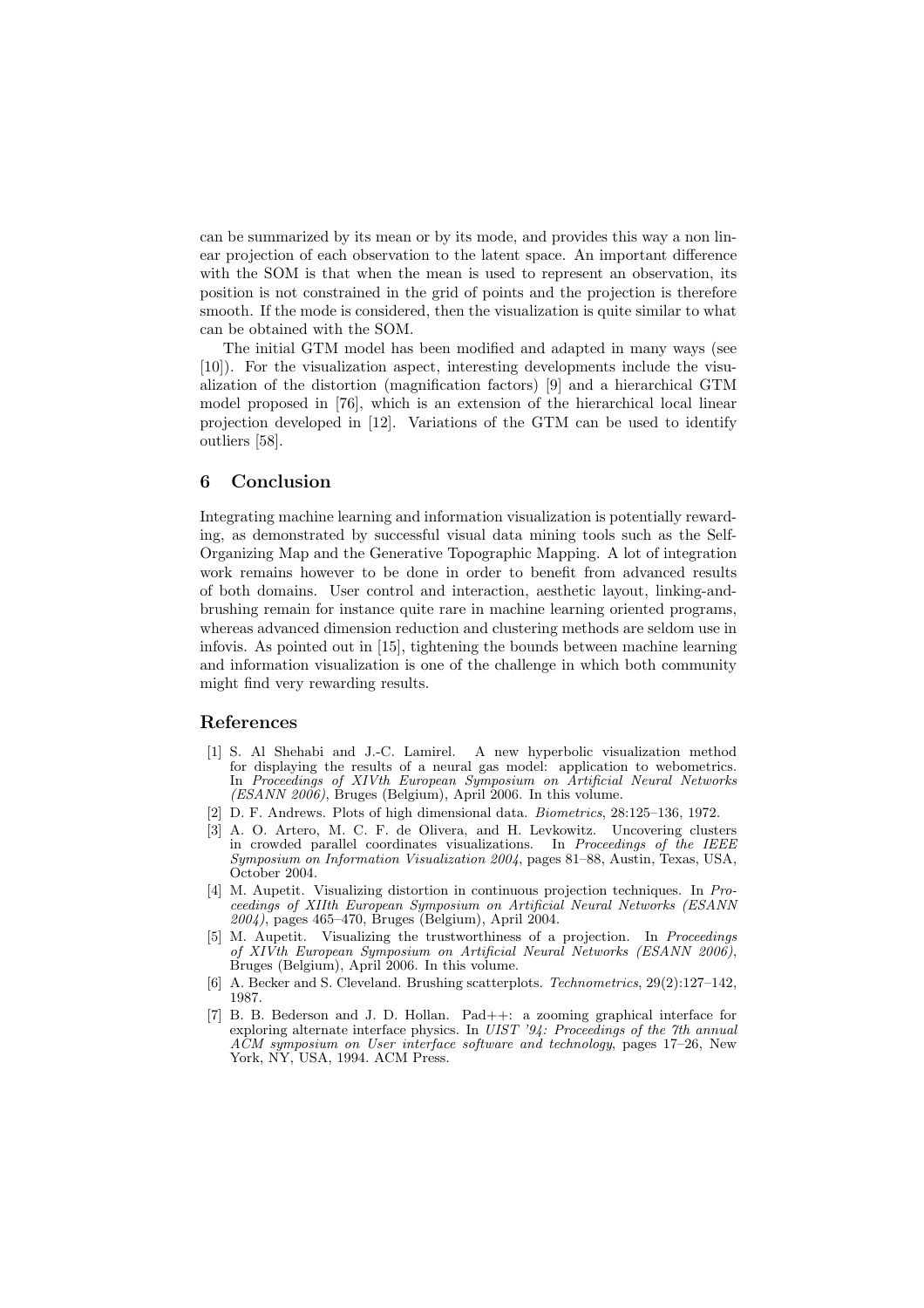- [8] M. Belkin and P. Niyogi. Laplacian eigenmaps for dimensionality reduction and data representation. Neural Computation,  $15(6)$ :1373-1396, 2003.
- [9] C. M. Bishop, M. Svensén, and C. K. I. Williams. Magnification factors for the som and the gtm algorithms. In Proceedings of the Workshop on Self-Organizing Maps (WSOM 97), pages 333–338, Helsinki, Finland, 1997.
- [10] C. M. Bishop, M. Svensén, and C. K. I. Williams. Developments of the generative topographic mapping. Neurocomputing, 21:203–224, 1998.
- [11] C. M. Bishop, M. Svensén, and C. K. I. Williams. GTM: The generative topographic mapping. Neural Computation, 10(1):215–234, 1998.
- [12] C. M. Bishop and M. E. Tipping. A hierarchical latent variable model for data visualization. IEEE Transactions on Pattern Analysis and Machine Intelligence, 20(3):281–293, 1998.
- [13] C. J. C. Burges. Geometric methods for feature extraction and dimensional reduction. In L. Rokach and O. Maimon, editors, Data Mining and Knowledge Discovery Handbook: A Complete Guide for Practitioners and Researchers. Kluwer Academic Publishers, 2005.
- [14] S. K. Card, J. D. Mackinlay, and B. Shneiderman, editors. Readings in Information Visualization: Using Vision to Think. Morgan Kaufmann, San Francisco, 1999.
- [15] C. Chen. Top 10 unsolved information visualization problems. IEEE Computer Graphics and Applications,  $25(4):12-16$ , July/August  $2005$ .
- [16] H. Chernoff. The use of faces to represent points in k-dimensional space graphically. Journal of the American Statistical Association, 68:361–368, 1973.
- [17] E. H. Chi. A taxonomy of visualization techniques using the data state reference model. In Proceedings of the IEEE Symposium on Information Visualization 2000 (InfoVis'00), 2000.
- [18] E. H. Chi and J. T. Riedl. An operator interaction framework for visualization systems. In Proceedings of the IEEE Symposium on Information Visualization  $(InfoVis'98)$ , pages  $63-70$ , Research Triangle Park, North Carolina, USA, October 1998.
- [19] M. C. F. de Olivera and H. Levkowitz. From visual data exploration to visual data mining: a survey. IEEE Transactions on Visualization and Computer Graphics, 9(3):378–394, July–September 2003.
- [20] P. Demartines and J. Hérault. Curvilinear component analysis: a self-organizing neural network for nonlinear mapping of data sets. IEEE Transactions on Neural Networks, 8(1):148–154, 1997.
- [21] K. Diamantaras and S.-Y. Kung. Principal Component Neural Networks: Theory and Applications. Adaptive and Learning System. John Wiley & Sons, 1996.
- [22] C. Faloutsos and K.-I. Lin. Fastmap: A fast algorithm for indexing, data-mining and visualization of traditional and multimedia datasets. In Proceedings ACM SIGMOD International Conference Management of Data (ACM SIGMOD '95), pages 163–174, 1995.
- [23] S. Feiner and C. Beshers. Worlds within worlds metaphors for exploring n-dimensional virtual worlds. In Proceedings of the ACM Symposium on User Interface Software and Technology (UIST'90), pages  $76-83$ , Snowbird, USA, October 1990.
- [24] J.-D. Fekete and C. Plaisant. Interactive information visualization of a million items. In Proceedings of IEEE Symposium on Information Visualization 2002  $(InfoVis 2002)$ , pages 117–124, Boston (USA), October 2002. IEEE Press.
- [25] I. K. Fodor. A survey of dimension reduction techniques. Technical Report UCRL–ID–148494, Lawrence Livermore National Laboratory, June 2002.
- [26] J. H. Friedman and J. W. Tukey. A projection pursuit algorithm for exploratory data analysis. IEEE Transactions on Computers, C-23(9):881–890, 1974.
- [27] Y. Fua, M. Ward, and E. Rundensteiner. Hierarchical parallel coordinates for exploration of large datasets. In Proceedings of IEEE conference Visualization'99, pages 43–50, October 1999.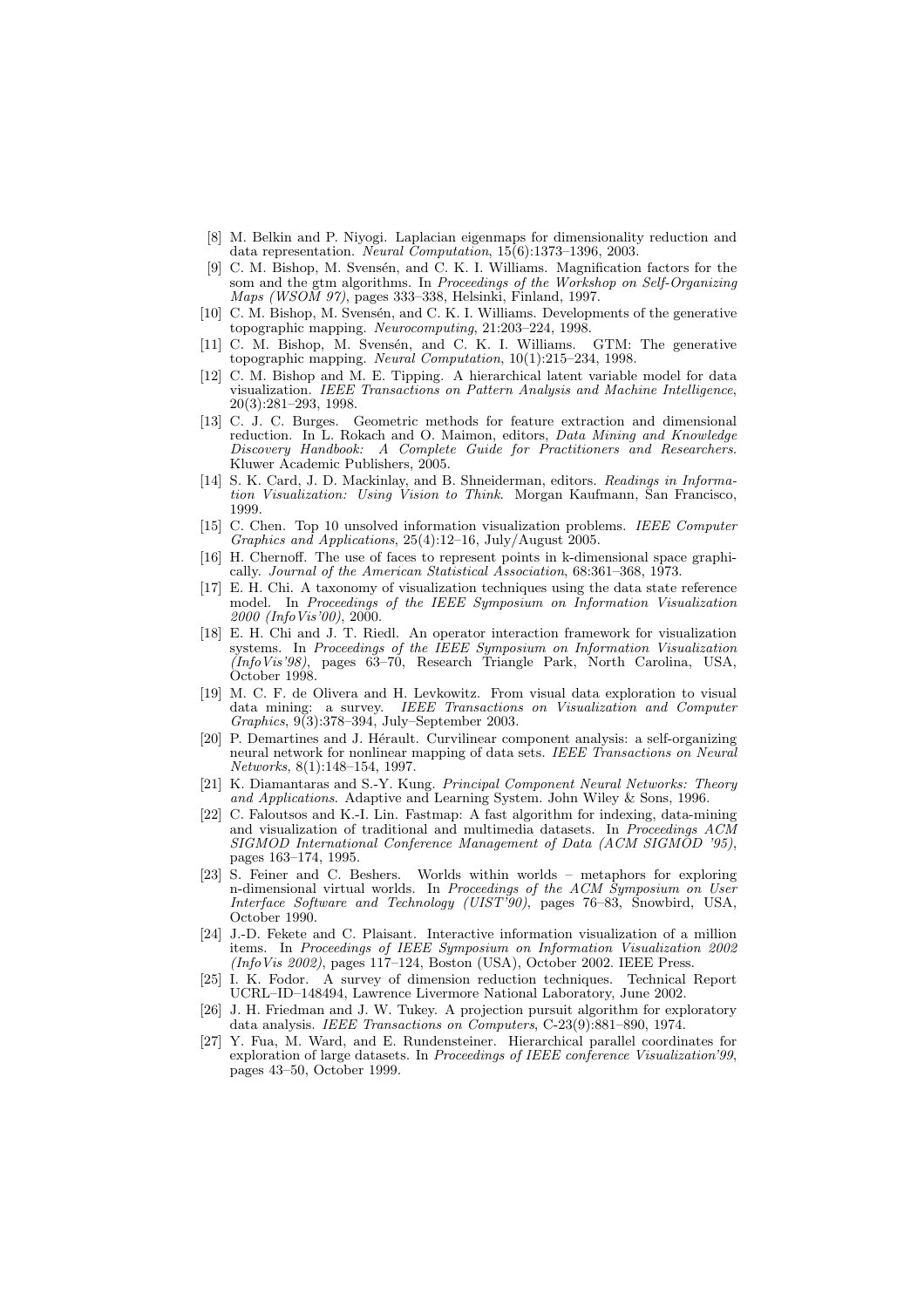- [28] Y. Fua, M. Ward, and E. Rundensteiner. Structure-based brushes: A mechanism for navigating hierarchically organized data and information spaces. IEEE Transactions Visu alization and Computer Graphics, 6(2):150–159, April–June 2000.
- [29] C. García-Osorio, J. Maudes, and C. Fyfe. Using Andrews curves for clustering and sub-clustering self-organizing maps. In Proceedings of XIIth European Symposium on Artificial Neural Networks (ESANN 2004), pages 477–482, Bruges (Belgium), April 2004.
- [30] M. Hascoët and M. Beaudouin-Lafon. Visualisation interactive d'information. Revue I3, 1(1):77–108, 2001.
- [31] T. Hastie. Principal Curves and Surfaces. PhD thesis, Stanford University, November 1984.
- [32] C. G. Healey, K. S. Booth, and J. T. Enns. Visualizing real-time multivariate data using preattentive processing. ACM Transactions on Modeling and Computer Simulation, 5(3):190–221, July 1995.
- [33] I. Herman, G. Melançon, and M. Scott Marshall. Graph visualization and navigation in information visualisation. IEEE Transactions on Visualization and Computer Graphics, 6(1):24–43, 2000.
- [34] J. Himberg. From Insights to Innovations: Data Mining, Visualization, and User Interfaces. PhD thesis, Helsinki University of Technology, Espoo (Finland), November 2004.
- [35] A. Hinneburg, D. Keim, and M. Wawryniuk. Hd-eye: Visual mining of highdimensional data,. IEEE Computer Graphics and Applications, 19(5):22–31, September/October 1999.
- [36] P. E. Hoffman. Table Visualizations: A Formal Model and Its Applications. PhD thesis, University of Massachusetts at Lowell, 1999.
- [37] A. Hyvärinen. Survey on independent component analysis. Neural Computing Surveys, 2:94–128, 1999.
- [38] A. Inselberg. The plane with parallel coordinates. The Visual Computer, 1(4):69–91, December 1985.
- [39] A. Inselberg and B. Dimsdale. Parallel coordinates: a tool for visualizing multi-dimensional geometry. In Proceedings of the First IEEE Conference on Visualization, pages 361–378, San Francisco (USA), October 1990.
- [40] T. Iwata, K. Saito, and N. Ueda. Visual nonlinear discriminant analysis for classifier design. In Proceedings of XIVth European Symposium on Artificial Neural Networks (ESANN 2006), Bruges (Belgium), April 2006. In this volume.
- [41] C. Jutten and J. Hérault. Blind separation of sources, part I: An adaptive algorithm based on neuromimetic architecture. Signal Processing, 24:1–10, 1991.
- [42] S. Kaski, J. Nikkila, M. Oja, J. Venna, P. Toronen, and E. Castren. Trustworthiness and metrics in visualizing similarity of gene expression. BMC Bioinformatics, 4, 2003.<br>[43] D. A. Keim.
- D. A. Keim. Designing pixel-oriented visualization techniques: Theory and applications. IEEE Transactions on Visualization and Computer Graphics, IEEE Transactions on Visualization and Computer Graphics,  $6(1):59-78, 2000.$
- [44] D. A. Keim. Information visualization and visual data mining. IEEE Transactions on Visualization and Computer Graphics, 7(1):100–107, January–March 2002.
- [45] D. A. Keim and H.-P. Kriegel. VisDB: database exploration using multidimensional visualization. Computer Graphics and Applications,  $14(5):40-49$ , September 1994.
- [46] T. Kohonen. Self-Organizing Maps, volume 30 of Springer Series in Information Sciences. Springer, third edition, 1995. Last edition published in 2001.
- [47] I. Kopanakis and B. Theodoulidis. Visual data mining modeling techniques for the visualization of mining outcomes. Journal of Visual Languages and Computing, 14:543–589, 2003.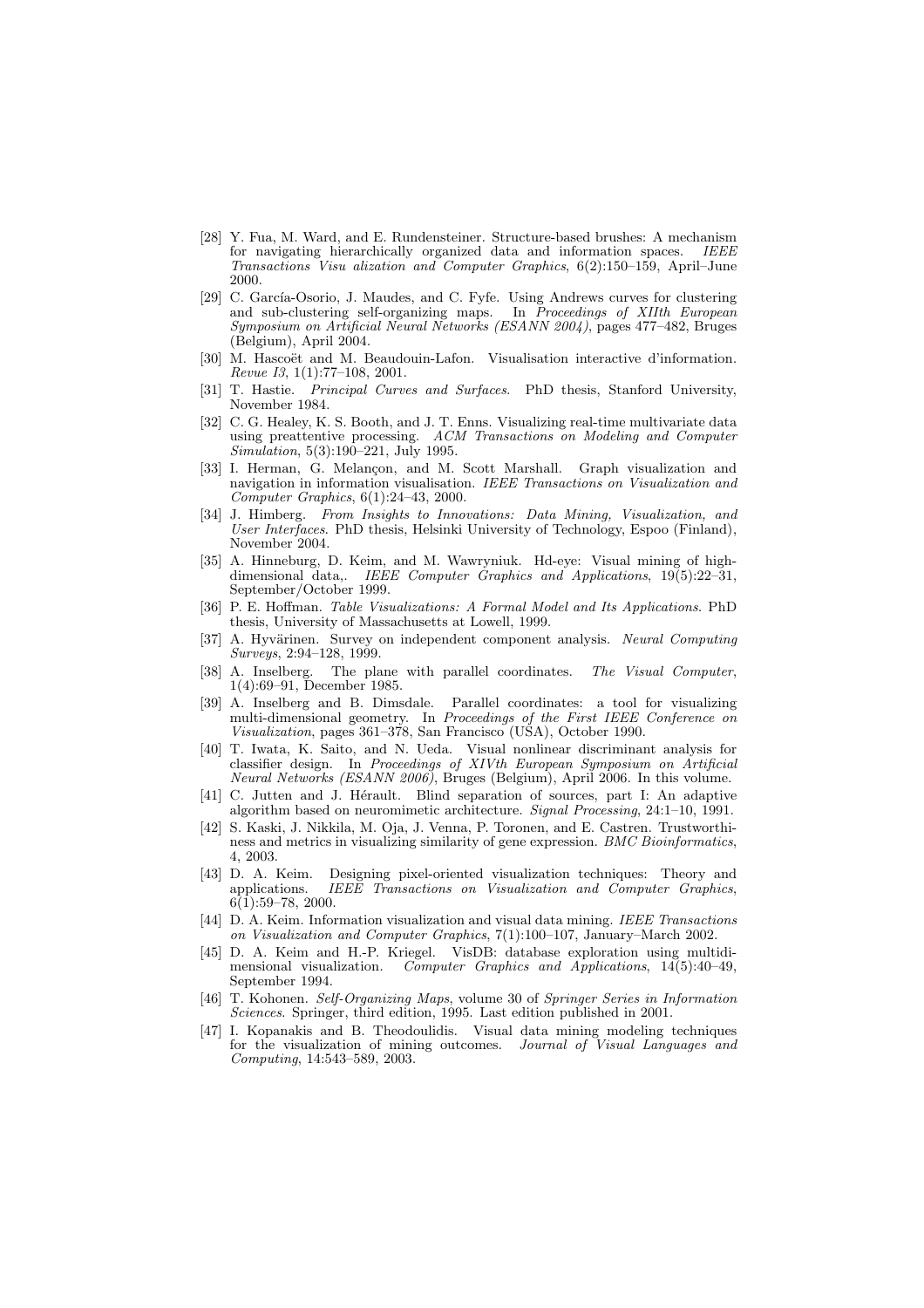- [48] J. B. Kruskal. Multidimensional scaling by optimizing goodness of fit to a nonmetric hypothesis. Psychometrika, 29:1-27, 1964.
- [49] J. B. Kruskal. Nonmetric multidimensional scaling: a numerical method. Psychometrika, 29:115–129, 1964.
- [50] J. Lamping, R. Rao, and P. Pirolli. A focus+context technique based on hyperbolic geometry for visualizing large hierarchies. In Proc. ACM Conf. Human Factors in Computing Systems, CHI, pages 401–408. ACM, 1995.
- [51] J. LeBlanc, M. O. Ward, and N. Wittels. Exploring n-dimensional databases. In Proceedings of the First IEEE Conference on Visualization, pages 230–237, San Francisco (USA), October 1990.
- [52] J. A. Lee, A. Lendasse, and M. Verleysen. Nonlinear projection with curvilinear distances: Isomap versus curvilinear distance analysis. Neurocomputing, 57:49–76, March 2004.
- [53] J. A. Lee and M. Verleysen. Nonlinear dimensionality reduction of data manifolds with essential loops. Neurocomputing,  $67:29-53$ , August 2005. Special issue on Geometrical Methods in Neural Networks and Learning.
- [54] Y. K. Leung and M. D. Apperley. A review and taxonomy of distortion-oriented presentation techniques. ACM Trans. Comput.-Hum. Interact., 1(2):126-160, 1994.
- [55] J. Mao and A. K. Jain. Artificial neural networks for feature extraction and multivariate data projection. IEEE Transactions on Neural Networks, 6(2):296–317, March 1995.
- [56] T. M. Martinetz, S. G. Berkovich, and K. J. Schulten. "neural-gas" network for vector quantization and its application to time-series prediction. IEEE Transactions on Neural Networks,  $\hat{4}(4)$ :558–569, 1993.
- [57] J. Ontrup and H. Ritter. A hierarchically growing hyperbolic self-organizing map for rapid structuring of large data sets. In Proceedings of the 5th Workshop on Self-Organizing Maps (WSOM 05), Paris (France), September 2005.
- [58] M. Peña and C. Fyfe. Outlier identification with the harmonic topographic mapping. In Proceedings of XIVth European Symposium on Artificial Neural Networks (ESANN 2006), Bruges (Belgium), April 2006. In this volume.
- [59] R. M. Pickett and G. G. Grinstein. Iconographic displays for visualizing multidimensional data. In Proceedings of the 1988 IEEE International Conference on Systems, Man, and Cybernetics, volume 1, pages 514–519, August 1988.
- [60] J. C. Platt. FastMap, MetricMap, and Landmark MDS are all Nyström algorithms. In Procedings of the 10th International Workshop on Artificial Intelligence and Statistics, pages 261–268, 2005.
- [61] G. Pölzlbauer, A. Rauber, and M. Dittenbach. Graph projection techniques for self-organizing maps. In Proceedings of XIIIth European Symposium on Artificial Neural Networks (ESANN 2005), pages 533–538, Bruges (Belgium), April 2005.
- [62] R. Rao and S. K. Card. The table lens: Merging graphical and symbolic representations in an interactive focus+context visualization for tabular information. In Proceedings of the ACM SIGCHI Conference on Human Factors in Computing Systems, pages 318–322, Boston, MA, April 1994.
- [63] W. Ribarsky, J. Katz, F. Jiang, and A. Holland. Discovery visualization using fast clustering. IEEE Computer Graphics and Applications, 19(5):32–39, 1999.
- [64] H. Ritter. Self-organizing maps in non-euclidean spaces. In E. Oja and S. Kaski, editors, Kohonen Maps, pages 97–108. Elsevier, Amsterdam, 1999.
- [65] S. T. Roweis and L. K. Saul. Nonlinear dimensionality reduction by locally linear embedding. Science, 290(22):2323–2326, December 2000.
- [66] J. W. Sammon. A nonlinear mapping for data structure analysis. IEEE Transactions on Computer,  $C-18(5):401-409$ , May 1969.
- [67] L. K. Saul and S. T. Roweis. Think globally, fit locally: Unsupervised learning of low dimensional manifolds. Journal of Machine Learning Research, 4:119–155, 2003.